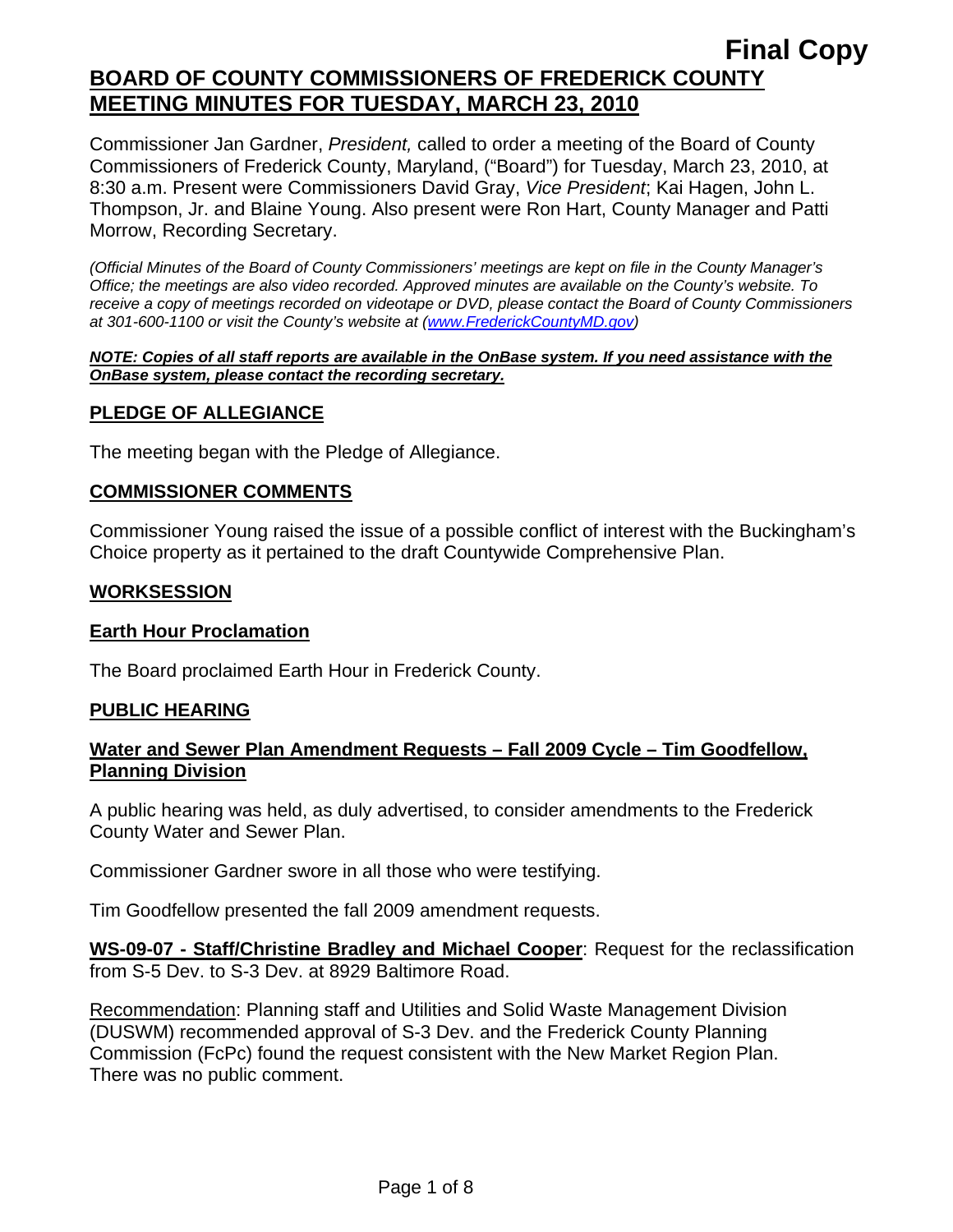Decision: Commissioner Gray moved to approve WS-09-07 (Staff/Christine Bradley and Michael Cooper) to reclassify Tax Map 78, Parcel 235 from S-5 Dev. to S-3 Dev. based on a potential health hazard. Commissioner Hagen seconded the motion that passed 5-0.

**WS-09-08 - Town of New Market**: Request to reclassify Tax Map 801, Parcels 3735 (168 West Main Street) and 3809 (20 East Main Street) from W-5 Dev. to W-3 Dev. and a request to reclassify Tax Map 801, Parcels 3834 (17 East Main Street), 3761 (78 West Main Street) and 3859 (33 West Main Street) from W-3 Dev. to W-5 Dev.

Recommendation: Planning staff recommended approval of W-3 Dev. and the FcPc found the request consistent with the New Market Region Plan. DUSWM recommended approval to change to W-3 Dev. for Parcels 3735 and 3809 and no recommendation for Parcels 3834, 3761 and 3859 to change to W-5 Dev.

Rod Winebrenner, DUSWM, and Michael Chomel, Office of the County Attorney, commented on the request.

There was no public comment.

The Board requested a discussion take place with the Town of New Market officials to clarify the water amendment process.

Decision: Commissioner Hagen moved to approve WS-09-08 (Town of New Market) to reclassify Tax Map 801, Parcels 3735 and 3809 from W-5 Dev. to W-3 Dev., and to continue Parcels 3834, 3761 and 3859 following clarification from the Town of New Market regarding the reversal of the water amendments from W-3 Dev. to W-5 Dev. Commissioner Gray seconded the motion that passed 5-0.

**WS-09-09 - Urbana Volunteer Fire Department**: Request to reclassify Tax Map 96, Parcel 198 from W-5 Dev. to W-3 Dev.

Recommendation: Planning staff and DUSWM recommended approval of W-3 Dev. and the FcPc found the request consistent with the Urbana Region Plan.

There was no public comment.

Decision: Commissioner Gray moved to approve WS-09-09 (Urbana Volunteer Fire Department) to reclassify Tax Map 96, Parcel 198 from W-5 Dev. to W-3 Dev. Commissioner Young seconded the motion that passed 5-0.

# **WORKSESSION**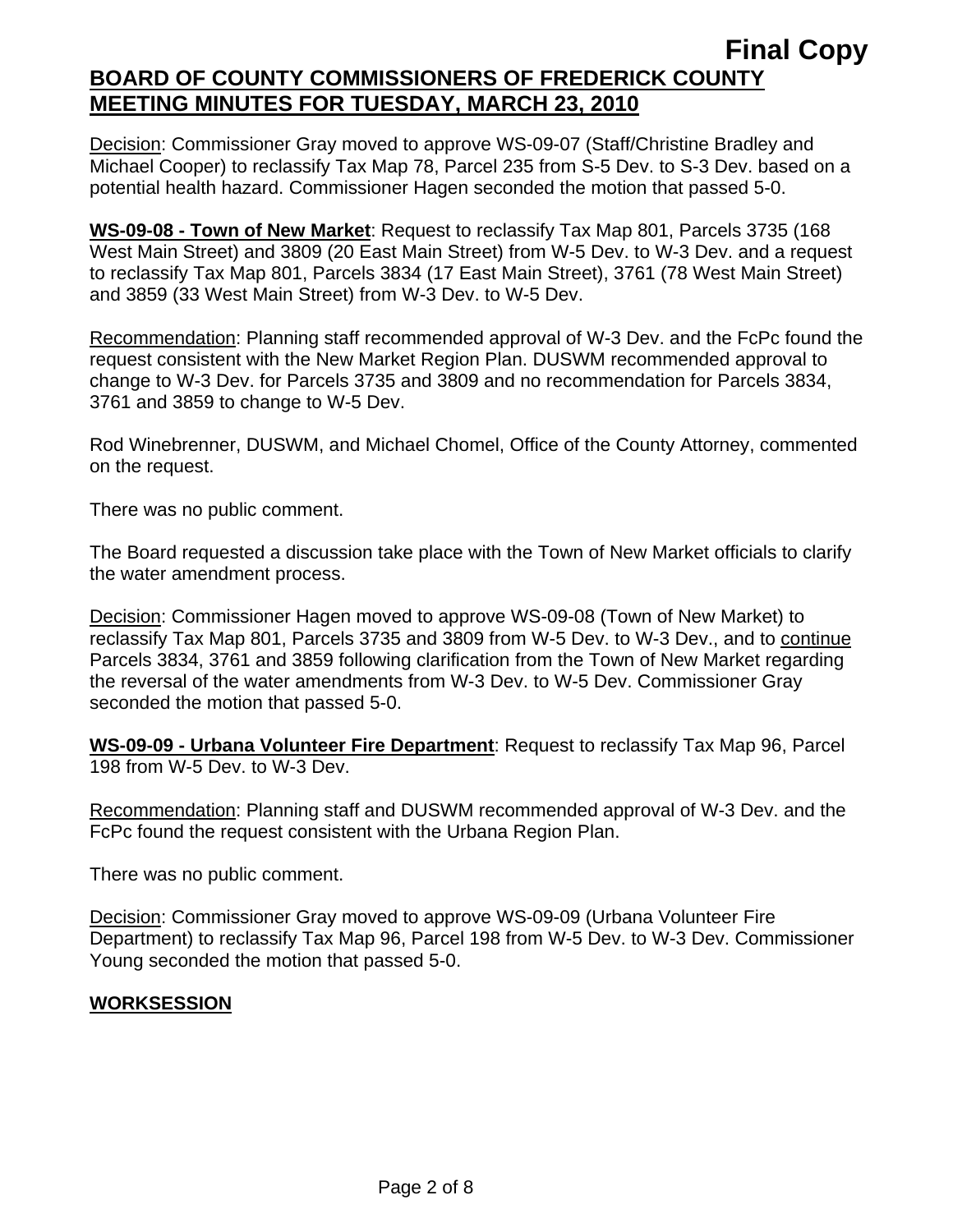# **2010 Big Sweep – Donnie Crum, Public Works Division and Eve Shafi, Volunteer Frederick**

Mr. Crum and Ms. Shafi presented the request for county staff to team up with Volunteer Frederick for the 2010 Big Sweep to be held on Saturday, April 24, 2010.

Public comment was heard from Jeanette Cermak.

Commissioner Gray moved to approve the Frederick County Highway Operations and Utilities and Solid Waste Management Division staff participation in the 2010 Big Sweep. Commissioner Young seconded the motion that passed 5-0.

# **Conservation Reserve Enhancement Program (CREP) Easements – Tim Blaser and Anne Bradley, Planning Division**

Commissioner Thompson recused himself from the discussion due to a conflict of interest.

Mr. Blaser and Ms. Bradley presented the top five (5) applications approved by the Department of Natural Resources for CREP easement purchase.

There were no public comments.

Commissioner Gray moved to direct staff to negotiate with the top five (5) applicants with the understanding they would come back to the Board for final decision and the approval of a budget transfer. Commissioner Hagen seconded the motion that passed 4-0 with Commissioner Thompson recused.

# **Bus Shelter Deed of Easement and Maintenance Agreement – Nancy Norris, Transit Services Division**

Ms. Norris presented a deed of easement and maintenance agreement for a bus shelter located at the corner of 14<sup>th</sup> Street and Motter Avenue.

Public comment was heard from:

• Brian Lyburn, Interfaith Housing Alliance

Commissioner Hagen moved to accept and execute the easement and maintenance agreement for the bus shelter located at the corner of 14<sup>th</sup> Street and Motter Avenue and directed staff to talk with the new property owners regarding the possible movement of the bus shelter farther south on the property. Commissioner Gray seconded the motion that passed 5-0.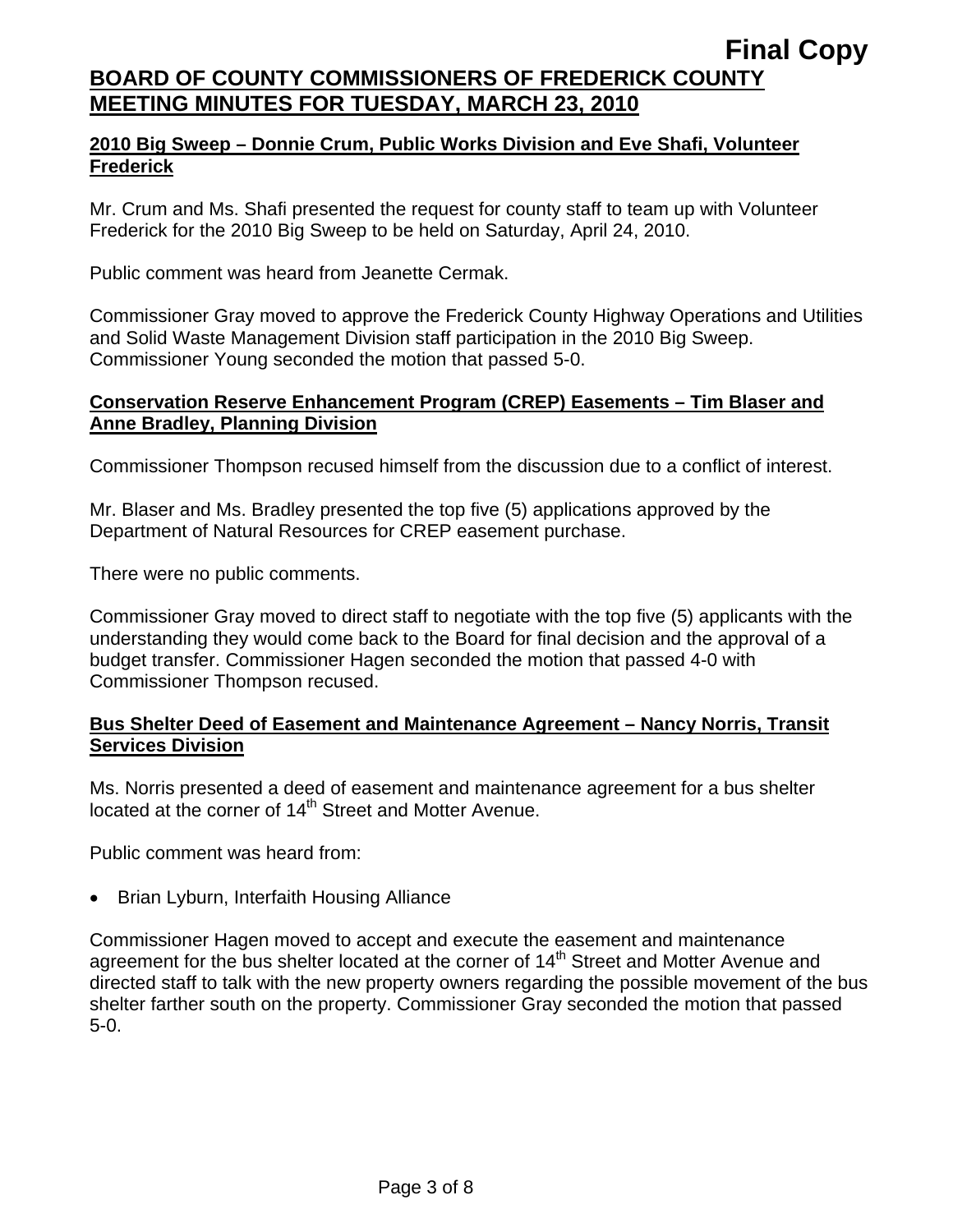# **ADMINISTRATIVE BUSINESS**

# **Request to Initiate Zoning Text Amendment to Permit by Right Co-Location of Communication Antennas on Existing Overhead Electric Transmission Towers – Larry Smith, Planning Division**

Eric Soter and Mark Depo, Planning Division, presented the issue.

Commissioner Gray moved to direct staff to draft a zoning text amendment to permit colocation of communication towers with electric transmission towers and possibly other similar structures and bring back for consideration to take to public hearing. Commissioner Young seconded the motion that passed 4-1 with Commissioner Thompson opposed.

# **FY 2011-2016 Capital Improvements Program (CIP) and FY 2011 Capital Budget Regarding Public Hearing Input – Kelly Weaver, Finance Division**

Ms. Weaver presented comments from the public hearing held on Tuesday, March 16, 2010 regarding the FY 2011-2016 CIP budget.

The possible scenarios of moving Lincoln Elementary School forward were discussed.

It was indicated the issue of private/public partnerships for building schools would be added to an upcoming joint BOCC/BOE agenda.

Commissioner Hagen suggested putting off the communication systems.

# **COMMISSIONERS COMMENTS**

None.

# **PUBLIC COMMENTS (3 MINUTE PRESENTATION)**

- Jeanette Cermak
- Mark Simanowith, Esquire, Saul Ewing, LLP, Representing AT&T

# **QUESTIONS – PRESS**

None.

# **CLOSED SESSION**

Commissioner Gray moved to go into closed session under the Maryland Annotated Code State Government Article § 10-508(a) (7) To consult with counsel to obtain legal advice on a legal matter; and (8) To consult with staff, consultants, or other individuals about pending or potential litigation. Commissioner Hagen seconded the motion that passed 5-0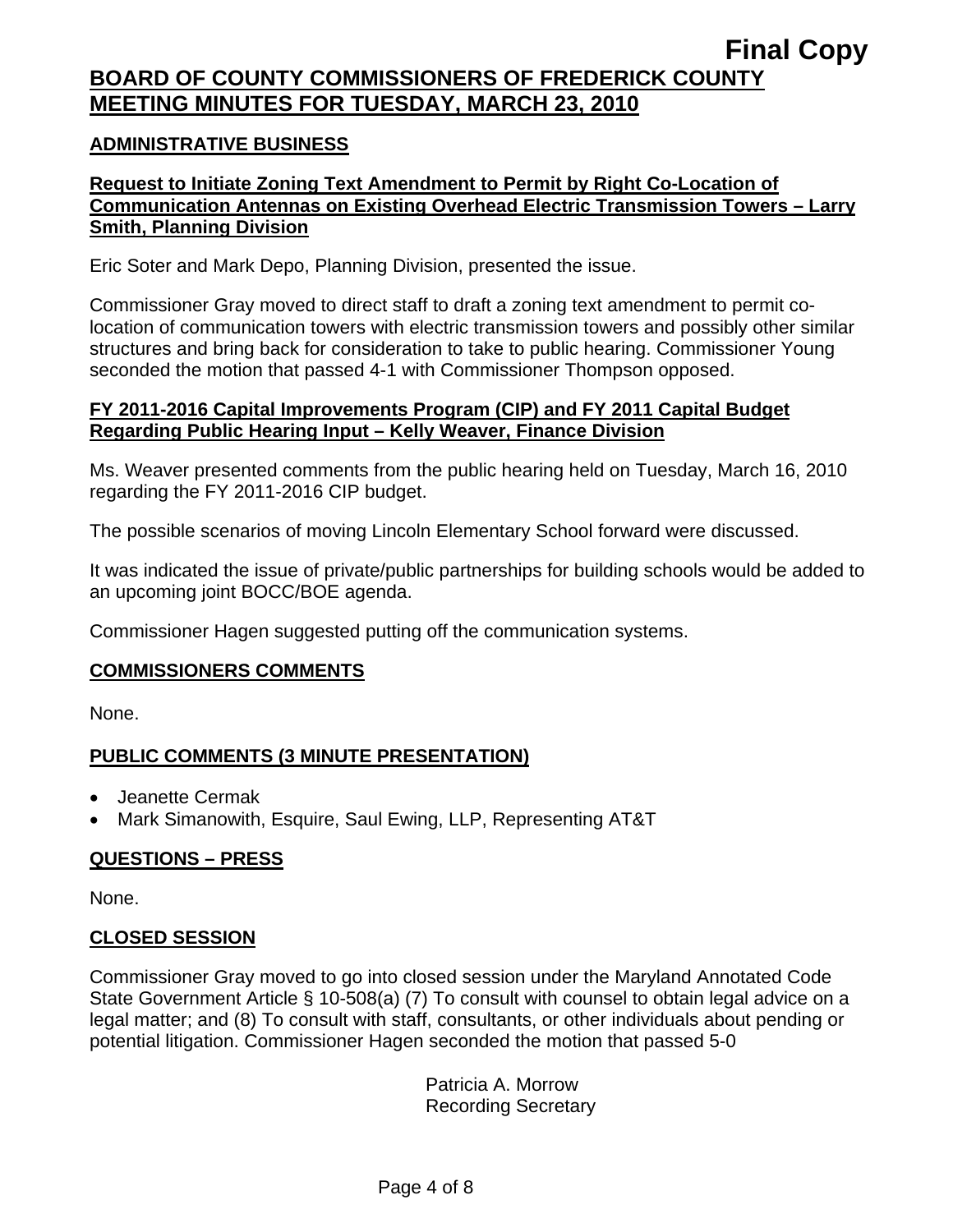# **Final Copy**

# **BOARD OF COUNTY COMMISSIONERS OF FREDERICK COUNTY MEETING MINUTES FOR TUESDAY, MARCH 23, 2010**

# **FORM OF STATEMENT FOR CLOSING THE MEETING OF TUESDAY, MARCH 23, 2010**

# **STATUTORY AUTHORITY TO CLOSE SESSION**

## **State Government Article §10-508(a):**

 $\overline{a}$ 

(7) To consult with counsel to obtain legal advice on a legal matter; and (8) To consult with staff, consultants, or other individuals about pending or potential litigation.

#### **Motion:**

Commissioner Hagen moved to go into closed session in accordance with the Maryland Annotated Code State Government Article § 10-508(a) (7) To consult with counsel to obtain legal advice on a legal matter; and (8) To consult with staff, consultants, or other individuals about pending or potential litigation. Commissioner Gray seconded the motion that passed 5-0.

#### **Topic To Be Discussed**

To consult with legal counsel to obtain legal advice on an appeal of a Frederick County Circuit Court decision to the Court of Special Appeals of Maryland.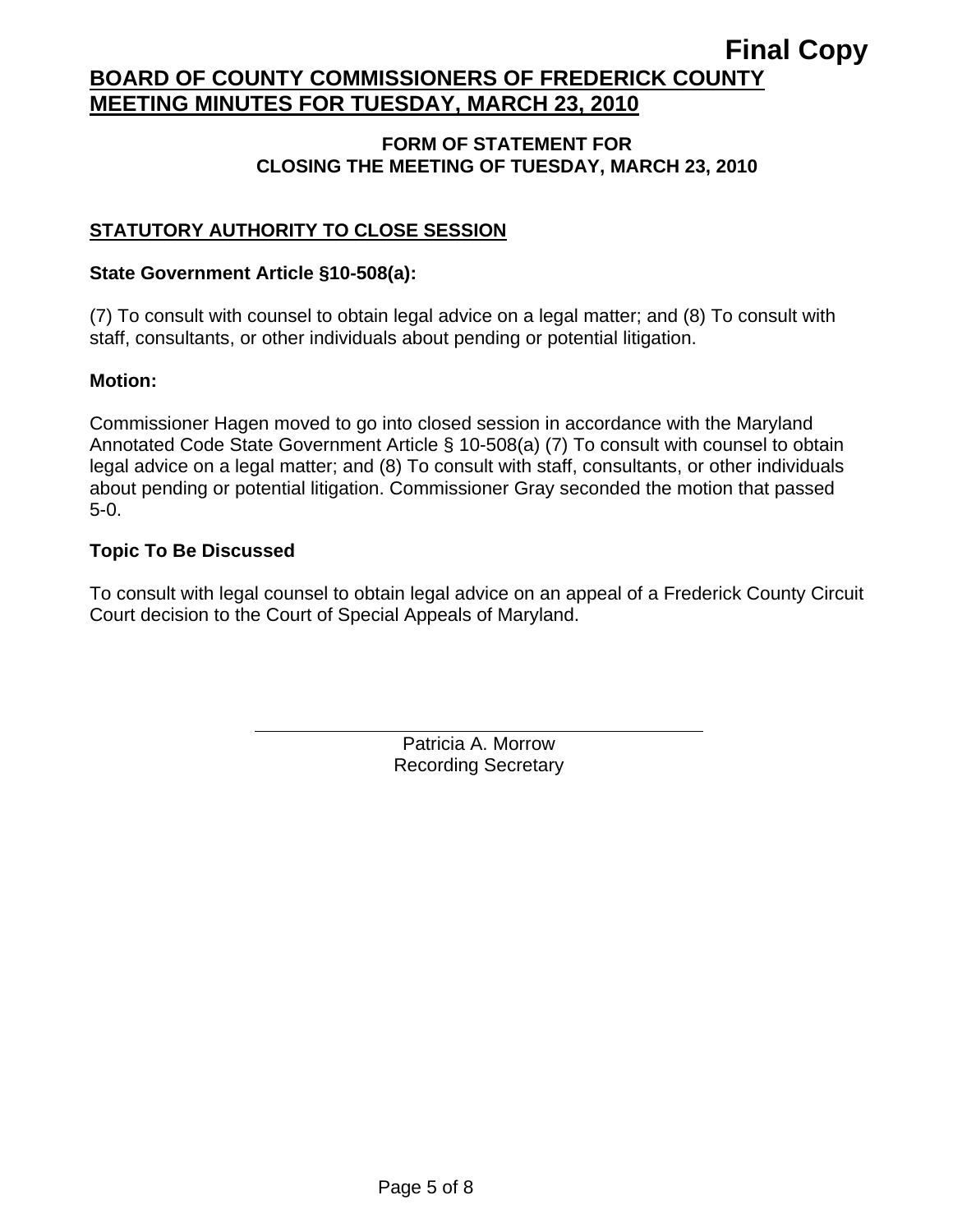# **Final Copy**

# **BOARD OF COUNTY COMMISSIONERS OF FREDERICK COUNTY MEETING MINUTES FOR TUESDAY, MARCH 23, 2010**

# **FORM OF STATEMENT FOR CLOSING THE MEETING OF TUESDAY, MARCH 23, 2010**

# **STATUTORY AUTHORITY TO CLOSE SESSION**

# **State Government Article §10-508(a):**

 $\overline{a}$ 

(7) To consult with counsel to obtain legal advice on a legal matter; and (8) To consult with staff, consultants, or other individuals about pending or potential litigation.

#### **Motion:**

Commissioner Gray moved to go into closed session in accordance with the Maryland Annotated Code State Government Article § 10-508(a) (7) To consult with counsel to obtain legal advice on a legal matter; and (8) To consult with staff, consultants, or other individuals about pending or potential litigation. Commissioner Hagen seconded the motion that passed 5-0.

#### **Topic To Be Discussed:**

To consult with legal counsel to obtain legal advice on an appeal of a Board of Appeals decision to the Frederick County Circuit Court.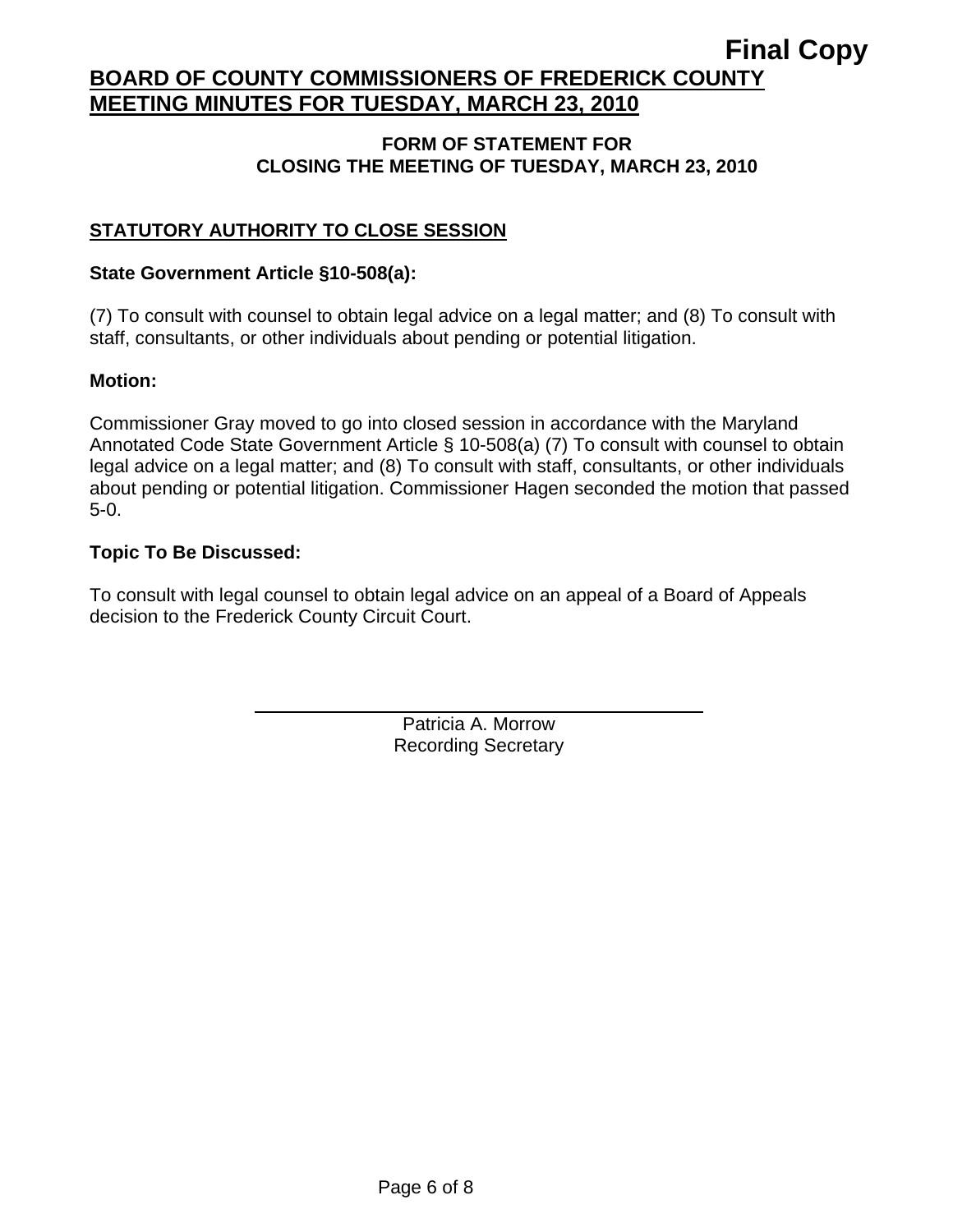#### **FORM OF STATEMENT FOR MINUTES OF NEXT OPEN MEETING ON THURSDAY, MARCH 25, 2010, FOLLOWING THE CLOSED MEETING OF TUESDAY, MARCH 23, 2010**

# **STATUTORY AUTHORITY TO CLOSE SESSION**

#### **State Government Article §10-508(a):**

(7) To consult with counsel to obtain legal advice on a legal matter; and (8) To consult with staff, consultants, or other individuals about pending or potential litigation.

#### **Motion:**

Commissioner Gray moved to go into closed session under the Maryland Annotated Code State Government Article § 10-508(a) (7) To consult with counsel to obtain legal advice on a legal matter; and (8) To consult with staff, consultants, or other individuals about pending or potential litigation. Commissioner Hagen seconded the motion that passed 5-0

#### **Others in Attendance:**

R. Hart, B. Stanton, J. Mathias, K. Mitchell, E. Soter, R. Santangelo and P. Morrow

# **Topic Discussed:**

To consult with legal counsel to obtain legal advice on an appeal of a Frederick County Circuit Court decision to the Court of Special Appeals of Maryland.

#### **Action Taken:**

 $\overline{a}$ 

Staff was directed to move forward with the appeal to the Court of Special Appeals of Maryland while exploring a possible settlement.